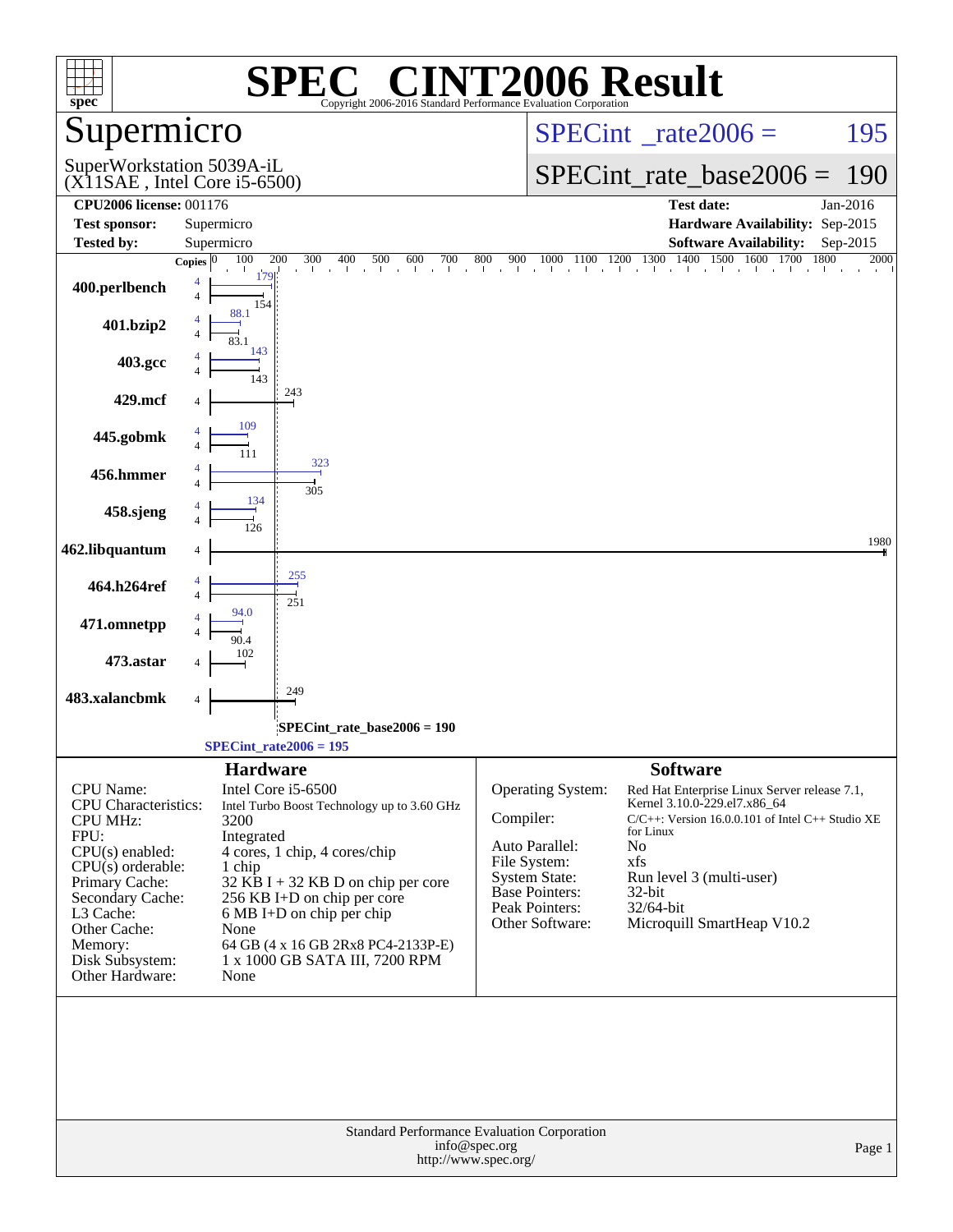

### Supermicro

(X11SAE , Intel Core i5-6500) SuperWorkstation 5039A-iL

SPECint rate $2006 = 195$ 

### [SPECint\\_rate\\_base2006 =](http://www.spec.org/auto/cpu2006/Docs/result-fields.html#SPECintratebase2006) 190

**[CPU2006 license:](http://www.spec.org/auto/cpu2006/Docs/result-fields.html#CPU2006license)** 001176 **[Test date:](http://www.spec.org/auto/cpu2006/Docs/result-fields.html#Testdate)** Jan-2016

**[Test sponsor:](http://www.spec.org/auto/cpu2006/Docs/result-fields.html#Testsponsor)** Supermicro **[Hardware Availability:](http://www.spec.org/auto/cpu2006/Docs/result-fields.html#HardwareAvailability)** Sep-2015 **[Tested by:](http://www.spec.org/auto/cpu2006/Docs/result-fields.html#Testedby)** Supermicro **Supermicro [Software Availability:](http://www.spec.org/auto/cpu2006/Docs/result-fields.html#SoftwareAvailability)** Sep-2015

### **[Results Table](http://www.spec.org/auto/cpu2006/Docs/result-fields.html#ResultsTable)**

|                                                                                                          | <b>Base</b>   |                |       |                |       | <b>Peak</b>    |       |               |                |              |                |              |                |              |
|----------------------------------------------------------------------------------------------------------|---------------|----------------|-------|----------------|-------|----------------|-------|---------------|----------------|--------------|----------------|--------------|----------------|--------------|
| <b>Benchmark</b>                                                                                         | <b>Copies</b> | <b>Seconds</b> | Ratio | <b>Seconds</b> | Ratio | <b>Seconds</b> | Ratio | <b>Copies</b> | <b>Seconds</b> | <b>Ratio</b> | <b>Seconds</b> | <b>Ratio</b> | <b>Seconds</b> | <b>Ratio</b> |
| 400.perlbench                                                                                            |               | 254            | 154   | 254            | 154   | 253            | 154   |               | 218            | 179          | 219            | 179          | 219            | 179          |
| 401.bzip2                                                                                                |               | 464            | 83.1  | 464            | 83.2  | 465            | 83.1  |               | 439            | 88.0         | 438            | 88.2         | <u>438</u>     | <b>88.1</b>  |
| $403.\mathrm{gcc}$                                                                                       |               | 227            | 142   | 225            | 143   | 226            | 143   |               | 226            | 142          | 226            | 143          | 226            | 143          |
| $429$ .mcf                                                                                               |               | 150            | 243   | 150            | 244   | 150            | 243   |               | 150            | 243          | 150            | 244          | 150            | 243          |
| $445$ .gobm $k$                                                                                          |               | 377            | 111   | 376            | 112   | 377            | 111   |               | 384            | 109          | 384            | 109          | 383            | 110          |
| 456.hmmer                                                                                                |               | 123            | 304   | 122            | 305   | 122            | 307   |               | 115            | 324          | 116            | 323          | 116            | 323          |
| $458$ .sjeng                                                                                             |               | 384            | 126   | 384            | 126   | 384            | 126   |               | 362            | 134          | 362            | 134          | 362            | 134          |
| 462.libquantum                                                                                           |               | 42.0           | 1980  | 41.9           | 1980  | 42.0           | 1970  |               | 42.0           | 1980         | 41.9           | 1980         | 42.0           | 1970         |
| 464.h264ref                                                                                              |               | 352            | 251   | 352            | 251   | 354            | 250   |               | 347            | 255          | 347            | 255          | 347            | 255          |
| 471.omnetpp                                                                                              |               | 276            | 90.5  | 277            | 90.1  | 277            | 90.4  |               | 266            | 94.0         | 265            | 94.2         | 266            | 94.0         |
| 473.astar                                                                                                |               | 275            | 102   | 276            | 102   | 275            | 102   |               | 275            | 102          | 276            | 102          | 275            | 102          |
| 483.xalancbmk                                                                                            | 4             | 111            | 249   | 111            | 249   | 111            | 248   | 4             | 111            | 249          | 111            | 249          | 111            | 248          |
| Results appear in the order in which they were run. Bold underlined text indicates a median measurement. |               |                |       |                |       |                |       |               |                |              |                |              |                |              |

#### **[Submit Notes](http://www.spec.org/auto/cpu2006/Docs/result-fields.html#SubmitNotes)**

 The taskset mechanism was used to bind copies to processors. The config file option 'submit' was used to generate taskset commands to bind each copy to a specific processor. For details, please see the config file.

### **[Operating System Notes](http://www.spec.org/auto/cpu2006/Docs/result-fields.html#OperatingSystemNotes)**

Stack size set to unlimited using "ulimit -s unlimited"

#### **[Platform Notes](http://www.spec.org/auto/cpu2006/Docs/result-fields.html#PlatformNotes)**

 Sysinfo program /home/cpu2006/config/sysinfo.rev6914 \$Rev: 6914 \$ \$Date:: 2014-06-25 #\$ e3fbb8667b5a285932ceab81e28219e1 running on localhost.localdomain Tue Jan 19 20:55:22 2016 This section contains SUT (System Under Test) info as seen by some common utilities. To remove or add to this section, see: <http://www.spec.org/cpu2006/Docs/config.html#sysinfo> From /proc/cpuinfo model name : Intel(R) Core(TM) i5-6500 CPU @ 3.20GHz 1 "physical id"s (chips) 4 "processors" cores, siblings (Caution: counting these is hw and system dependent. The following excerpts from /proc/cpuinfo might not be reliable. Use with caution.) cpu cores : 4 siblings : 4 Continued on next page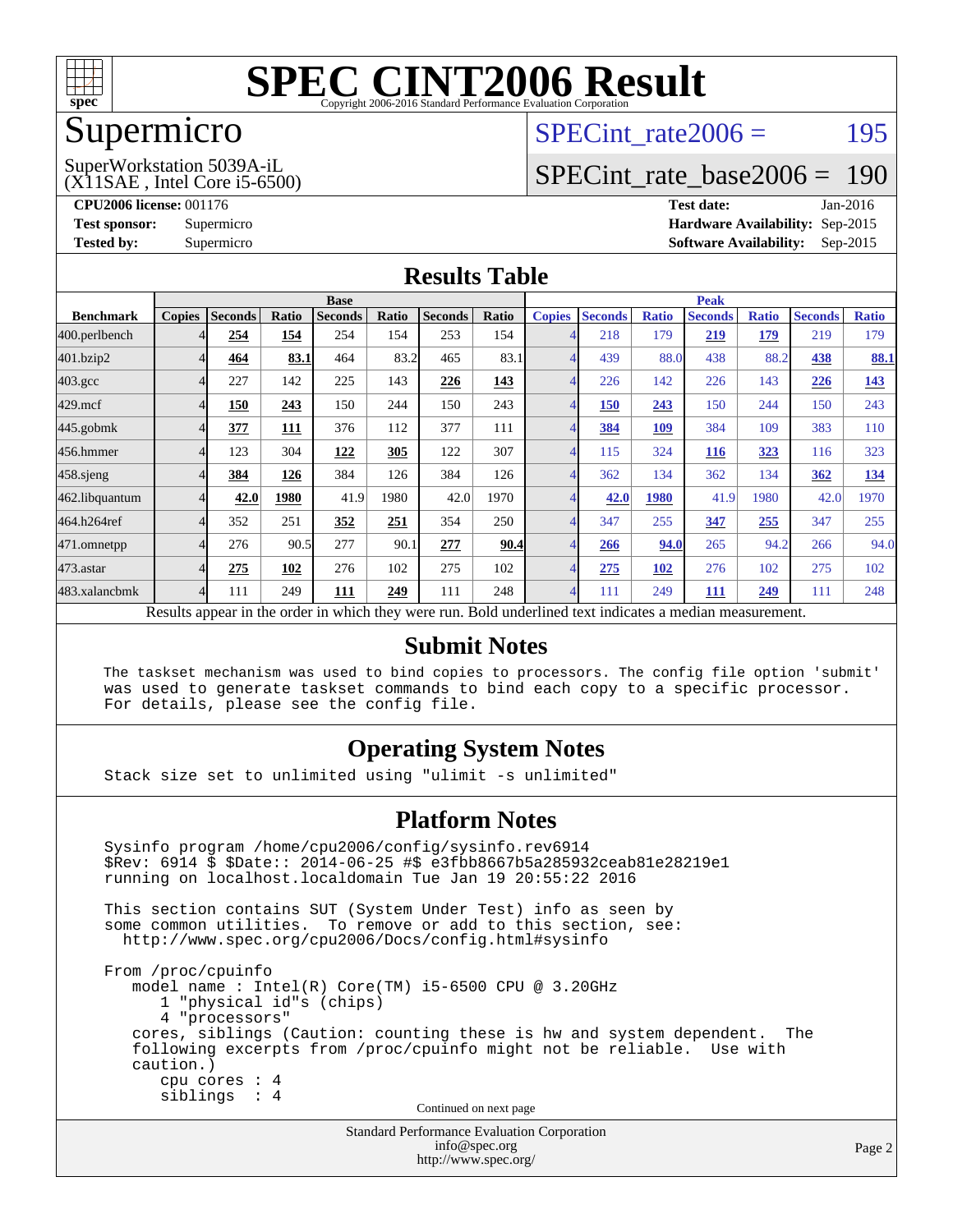

### Supermicro

SPECint rate $2006 = 195$ 

(X11SAE , Intel Core i5-6500) SuperWorkstation 5039A-iL

[SPECint\\_rate\\_base2006 =](http://www.spec.org/auto/cpu2006/Docs/result-fields.html#SPECintratebase2006) 190

**[CPU2006 license:](http://www.spec.org/auto/cpu2006/Docs/result-fields.html#CPU2006license)** 001176 **[Test date:](http://www.spec.org/auto/cpu2006/Docs/result-fields.html#Testdate)** Jan-2016

| <b>Test sponsor:</b> | Supermicro |
|----------------------|------------|
| <b>Tested by:</b>    | Supermicro |

**[Hardware Availability:](http://www.spec.org/auto/cpu2006/Docs/result-fields.html#HardwareAvailability)** Sep-2015 **[Software Availability:](http://www.spec.org/auto/cpu2006/Docs/result-fields.html#SoftwareAvailability)** Sep-2015

#### **[Platform Notes \(Continued\)](http://www.spec.org/auto/cpu2006/Docs/result-fields.html#PlatformNotes)**

 physical 0: cores 0 1 2 3 cache size : 6144 KB From /proc/meminfo MemTotal: 65581696 kB HugePages\_Total: 0 Hugepagesize: 2048 kB From /etc/\*release\* /etc/\*version\* os-release: NAME="Red Hat Enterprise Linux Server" VERSION="7.1 (Maipo)" ID="rhel" ID\_LIKE="fedora" VERSION\_ID="7.1" PRETTY\_NAME="Red Hat Enterprise Linux Server 7.1 (Maipo)" ANSI\_COLOR="0;31" CPE\_NAME="cpe:/o:redhat:enterprise\_linux:7.1:GA:server" redhat-release: Red Hat Enterprise Linux Server release 7.1 (Maipo) system-release: Red Hat Enterprise Linux Server release 7.1 (Maipo) system-release-cpe: cpe:/o:redhat:enterprise\_linux:7.1:ga:server uname -a: Linux localhost.localdomain 3.10.0-229.el7.x86\_64 #1 SMP Thu Jan 29 18:37:38 EST 2015 x86 64 x86 64 x86 64 GNU/Linux run-level 3 Jan 19 20:48 SPEC is set to: /home/cpu2006

 Filesystem Type Size Used Avail Use% Mounted on /dev/mapper/rhel-home xfs 850G 3.5G 846G 1% /home Additional information from dmidecode:

 Warning: Use caution when you interpret this section. The 'dmidecode' program reads system data which is "intended to allow hardware to be accurately determined", but the intent may not be met, as there are frequent changes to hardware, firmware, and the "DMTF SMBIOS" standard.

 BIOS American Megatrends Inc. 1.0a 12/01/2015 Memory: 4x Samsung M391A2K43BB1-CPB 16 GB 2 rank 2133 MHz

(End of data from sysinfo program)

#### **[General Notes](http://www.spec.org/auto/cpu2006/Docs/result-fields.html#GeneralNotes)**

Environment variables set by runspec before the start of the run: LD\_LIBRARY\_PATH = "/home/cpu2006/libs/32:/home/cpu2006/libs/64:/home/cpu2006/sh"

 Binaries compiled on a system with 1x Intel Core i5-4670K CPU + 32GB memory using RedHat EL 7.1

Continued on next page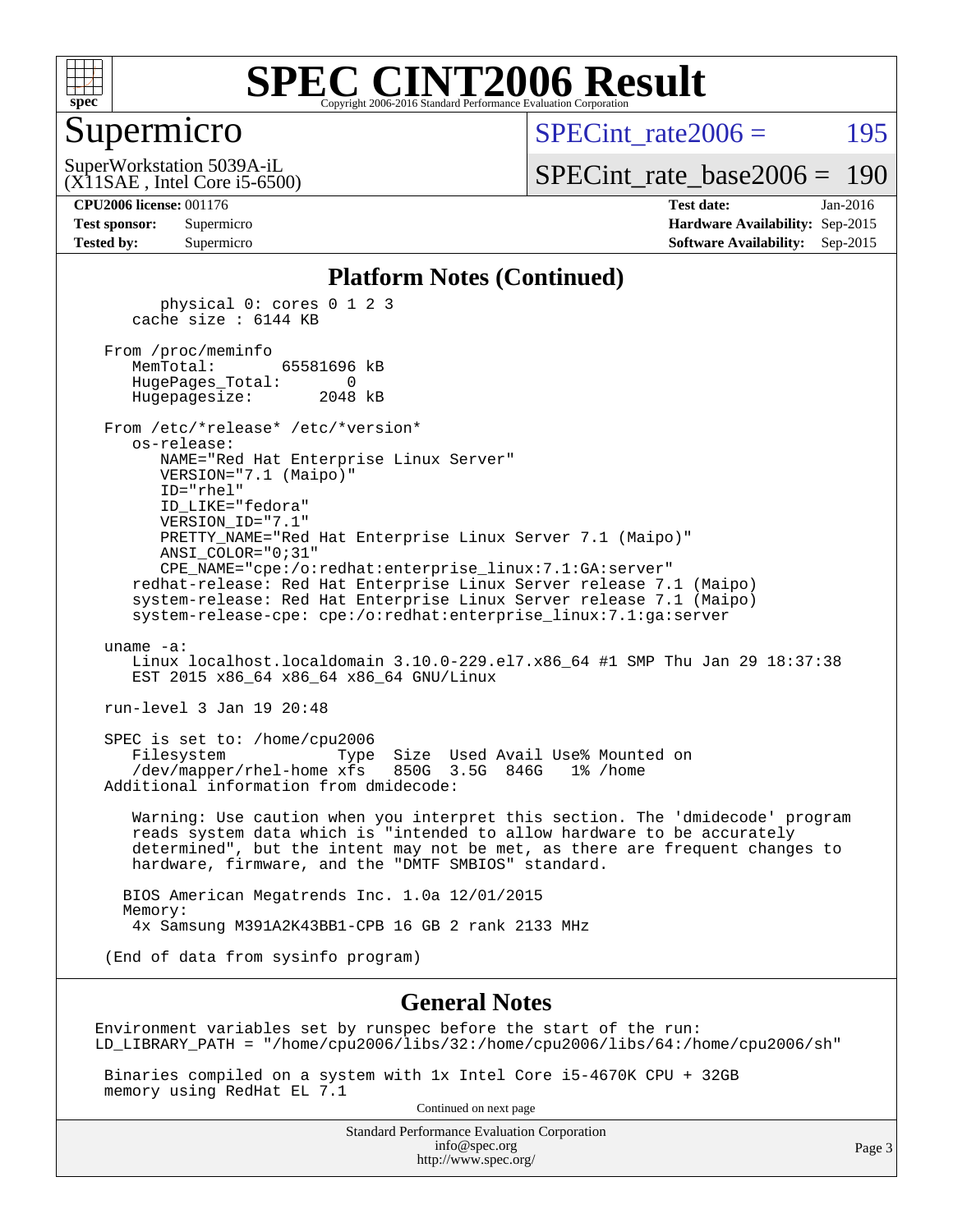

## Supermicro

SPECint rate $2006 = 195$ 

(X11SAE , Intel Core i5-6500) SuperWorkstation 5039A-iL

[SPECint\\_rate\\_base2006 =](http://www.spec.org/auto/cpu2006/Docs/result-fields.html#SPECintratebase2006) 190

**[CPU2006 license:](http://www.spec.org/auto/cpu2006/Docs/result-fields.html#CPU2006license)** 001176 **[Test date:](http://www.spec.org/auto/cpu2006/Docs/result-fields.html#Testdate)** Jan-2016 **[Test sponsor:](http://www.spec.org/auto/cpu2006/Docs/result-fields.html#Testsponsor)** Supermicro **[Hardware Availability:](http://www.spec.org/auto/cpu2006/Docs/result-fields.html#HardwareAvailability)** Sep-2015 **[Tested by:](http://www.spec.org/auto/cpu2006/Docs/result-fields.html#Testedby)** Supermicro **Supermicro [Software Availability:](http://www.spec.org/auto/cpu2006/Docs/result-fields.html#SoftwareAvailability)** Sep-2015

### **[General Notes \(Continued\)](http://www.spec.org/auto/cpu2006/Docs/result-fields.html#GeneralNotes)**

 Transparent Huge Pages enabled with: echo always > /sys/kernel/mm/transparent\_hugepage/enabled

### **[Base Compiler Invocation](http://www.spec.org/auto/cpu2006/Docs/result-fields.html#BaseCompilerInvocation)**

[C benchmarks](http://www.spec.org/auto/cpu2006/Docs/result-fields.html#Cbenchmarks):

[icc -m32 -L/opt/intel/compilers\\_and\\_libraries\\_2016/linux/compiler/lib/ia32\\_lin](http://www.spec.org/cpu2006/results/res2016q1/cpu2006-20160125-38791.flags.html#user_CCbase_intel_icc_e10256ba5924b668798078a321b0cb3f)

[C++ benchmarks:](http://www.spec.org/auto/cpu2006/Docs/result-fields.html#CXXbenchmarks)

[icpc -m32 -L/opt/intel/compilers\\_and\\_libraries\\_2016/linux/compiler/lib/ia32\\_lin](http://www.spec.org/cpu2006/results/res2016q1/cpu2006-20160125-38791.flags.html#user_CXXbase_intel_icpc_b4f50a394bdb4597aa5879c16bc3f5c5)

### **[Base Portability Flags](http://www.spec.org/auto/cpu2006/Docs/result-fields.html#BasePortabilityFlags)**

 400.perlbench: [-D\\_FILE\\_OFFSET\\_BITS=64](http://www.spec.org/cpu2006/results/res2016q1/cpu2006-20160125-38791.flags.html#user_basePORTABILITY400_perlbench_file_offset_bits_64_438cf9856305ebd76870a2c6dc2689ab) [-DSPEC\\_CPU\\_LINUX\\_IA32](http://www.spec.org/cpu2006/results/res2016q1/cpu2006-20160125-38791.flags.html#b400.perlbench_baseCPORTABILITY_DSPEC_CPU_LINUX_IA32) 401.bzip2: [-D\\_FILE\\_OFFSET\\_BITS=64](http://www.spec.org/cpu2006/results/res2016q1/cpu2006-20160125-38791.flags.html#user_basePORTABILITY401_bzip2_file_offset_bits_64_438cf9856305ebd76870a2c6dc2689ab) 403.gcc: [-D\\_FILE\\_OFFSET\\_BITS=64](http://www.spec.org/cpu2006/results/res2016q1/cpu2006-20160125-38791.flags.html#user_basePORTABILITY403_gcc_file_offset_bits_64_438cf9856305ebd76870a2c6dc2689ab) 429.mcf: [-D\\_FILE\\_OFFSET\\_BITS=64](http://www.spec.org/cpu2006/results/res2016q1/cpu2006-20160125-38791.flags.html#user_basePORTABILITY429_mcf_file_offset_bits_64_438cf9856305ebd76870a2c6dc2689ab) 445.gobmk: [-D\\_FILE\\_OFFSET\\_BITS=64](http://www.spec.org/cpu2006/results/res2016q1/cpu2006-20160125-38791.flags.html#user_basePORTABILITY445_gobmk_file_offset_bits_64_438cf9856305ebd76870a2c6dc2689ab) 456.hmmer: [-D\\_FILE\\_OFFSET\\_BITS=64](http://www.spec.org/cpu2006/results/res2016q1/cpu2006-20160125-38791.flags.html#user_basePORTABILITY456_hmmer_file_offset_bits_64_438cf9856305ebd76870a2c6dc2689ab) 458.sjeng: [-D\\_FILE\\_OFFSET\\_BITS=64](http://www.spec.org/cpu2006/results/res2016q1/cpu2006-20160125-38791.flags.html#user_basePORTABILITY458_sjeng_file_offset_bits_64_438cf9856305ebd76870a2c6dc2689ab) 462.libquantum: [-D\\_FILE\\_OFFSET\\_BITS=64](http://www.spec.org/cpu2006/results/res2016q1/cpu2006-20160125-38791.flags.html#user_basePORTABILITY462_libquantum_file_offset_bits_64_438cf9856305ebd76870a2c6dc2689ab) [-DSPEC\\_CPU\\_LINUX](http://www.spec.org/cpu2006/results/res2016q1/cpu2006-20160125-38791.flags.html#b462.libquantum_baseCPORTABILITY_DSPEC_CPU_LINUX) 464.h264ref: [-D\\_FILE\\_OFFSET\\_BITS=64](http://www.spec.org/cpu2006/results/res2016q1/cpu2006-20160125-38791.flags.html#user_basePORTABILITY464_h264ref_file_offset_bits_64_438cf9856305ebd76870a2c6dc2689ab) 471.omnetpp: [-D\\_FILE\\_OFFSET\\_BITS=64](http://www.spec.org/cpu2006/results/res2016q1/cpu2006-20160125-38791.flags.html#user_basePORTABILITY471_omnetpp_file_offset_bits_64_438cf9856305ebd76870a2c6dc2689ab) 473.astar: [-D\\_FILE\\_OFFSET\\_BITS=64](http://www.spec.org/cpu2006/results/res2016q1/cpu2006-20160125-38791.flags.html#user_basePORTABILITY473_astar_file_offset_bits_64_438cf9856305ebd76870a2c6dc2689ab) 483.xalancbmk: [-D\\_FILE\\_OFFSET\\_BITS=64](http://www.spec.org/cpu2006/results/res2016q1/cpu2006-20160125-38791.flags.html#user_basePORTABILITY483_xalancbmk_file_offset_bits_64_438cf9856305ebd76870a2c6dc2689ab) [-DSPEC\\_CPU\\_LINUX](http://www.spec.org/cpu2006/results/res2016q1/cpu2006-20160125-38791.flags.html#b483.xalancbmk_baseCXXPORTABILITY_DSPEC_CPU_LINUX)

## **[Base Optimization Flags](http://www.spec.org/auto/cpu2006/Docs/result-fields.html#BaseOptimizationFlags)**

[C benchmarks](http://www.spec.org/auto/cpu2006/Docs/result-fields.html#Cbenchmarks):

[-xCORE-AVX2](http://www.spec.org/cpu2006/results/res2016q1/cpu2006-20160125-38791.flags.html#user_CCbase_f-xAVX2_5f5fc0cbe2c9f62c816d3e45806c70d7) [-ipo](http://www.spec.org/cpu2006/results/res2016q1/cpu2006-20160125-38791.flags.html#user_CCbase_f-ipo) [-O3](http://www.spec.org/cpu2006/results/res2016q1/cpu2006-20160125-38791.flags.html#user_CCbase_f-O3) [-no-prec-div](http://www.spec.org/cpu2006/results/res2016q1/cpu2006-20160125-38791.flags.html#user_CCbase_f-no-prec-div) [-opt-prefetch](http://www.spec.org/cpu2006/results/res2016q1/cpu2006-20160125-38791.flags.html#user_CCbase_f-opt-prefetch) [-opt-mem-layout-trans=3](http://www.spec.org/cpu2006/results/res2016q1/cpu2006-20160125-38791.flags.html#user_CCbase_f-opt-mem-layout-trans_a7b82ad4bd7abf52556d4961a2ae94d5)

[C++ benchmarks:](http://www.spec.org/auto/cpu2006/Docs/result-fields.html#CXXbenchmarks)

[-xCORE-AVX2](http://www.spec.org/cpu2006/results/res2016q1/cpu2006-20160125-38791.flags.html#user_CXXbase_f-xAVX2_5f5fc0cbe2c9f62c816d3e45806c70d7) [-ipo](http://www.spec.org/cpu2006/results/res2016q1/cpu2006-20160125-38791.flags.html#user_CXXbase_f-ipo) [-O3](http://www.spec.org/cpu2006/results/res2016q1/cpu2006-20160125-38791.flags.html#user_CXXbase_f-O3) [-no-prec-div](http://www.spec.org/cpu2006/results/res2016q1/cpu2006-20160125-38791.flags.html#user_CXXbase_f-no-prec-div) [-opt-prefetch](http://www.spec.org/cpu2006/results/res2016q1/cpu2006-20160125-38791.flags.html#user_CXXbase_f-opt-prefetch) [-opt-mem-layout-trans=3](http://www.spec.org/cpu2006/results/res2016q1/cpu2006-20160125-38791.flags.html#user_CXXbase_f-opt-mem-layout-trans_a7b82ad4bd7abf52556d4961a2ae94d5) [-Wl,-z,muldefs](http://www.spec.org/cpu2006/results/res2016q1/cpu2006-20160125-38791.flags.html#user_CXXbase_link_force_multiple1_74079c344b956b9658436fd1b6dd3a8a) [-L/sh -lsmartheap](http://www.spec.org/cpu2006/results/res2016q1/cpu2006-20160125-38791.flags.html#user_CXXbase_SmartHeap_32f6c82aa1ed9c52345d30cf6e4a0499)

## **[Base Other Flags](http://www.spec.org/auto/cpu2006/Docs/result-fields.html#BaseOtherFlags)**

[C benchmarks](http://www.spec.org/auto/cpu2006/Docs/result-fields.html#Cbenchmarks):

403.gcc: [-Dalloca=\\_alloca](http://www.spec.org/cpu2006/results/res2016q1/cpu2006-20160125-38791.flags.html#b403.gcc_baseEXTRA_CFLAGS_Dalloca_be3056838c12de2578596ca5467af7f3)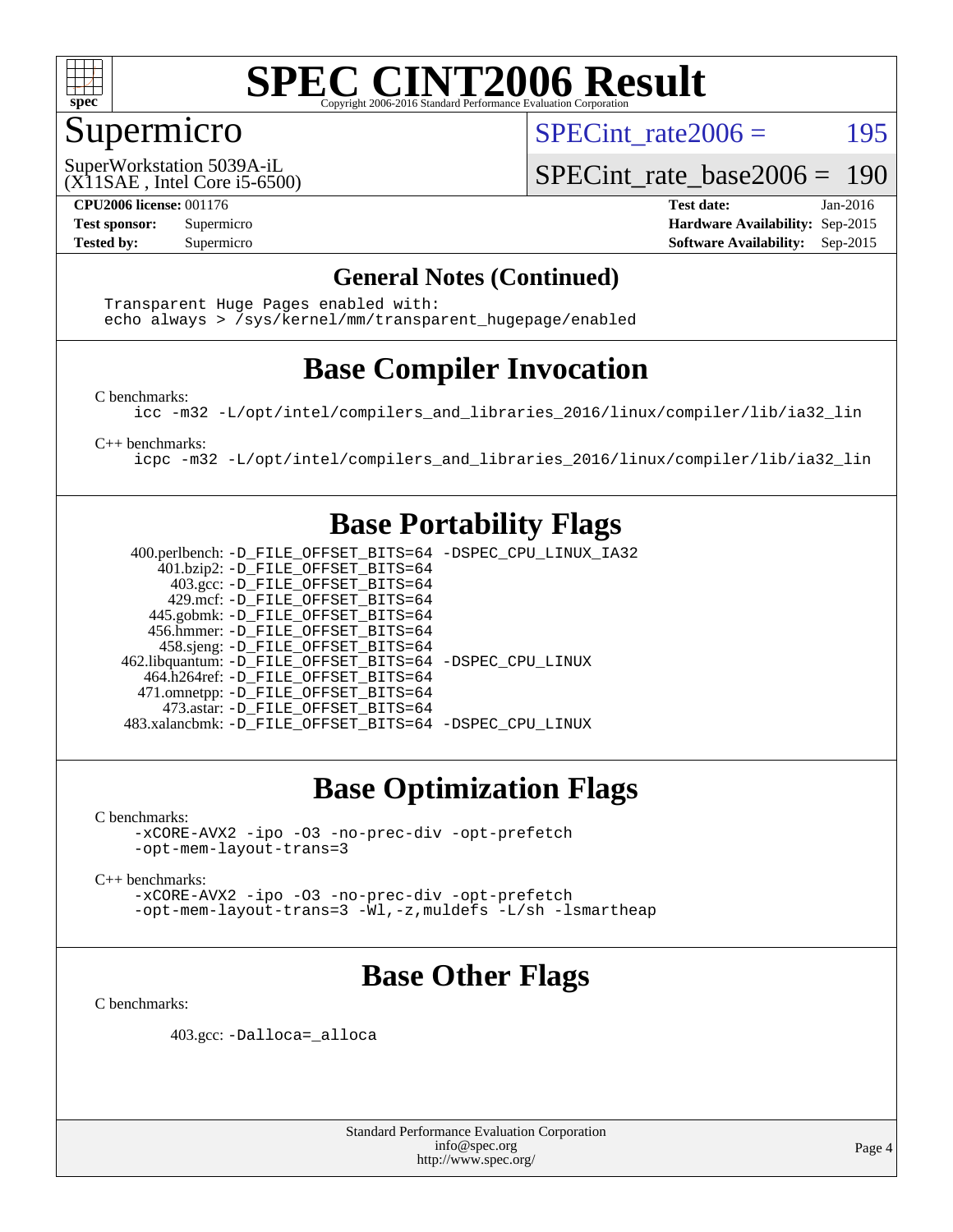

### Supermicro

SPECint rate $2006 = 195$ 

(X11SAE , Intel Core i5-6500) SuperWorkstation 5039A-iL

[SPECint\\_rate\\_base2006 =](http://www.spec.org/auto/cpu2006/Docs/result-fields.html#SPECintratebase2006) 190

| <b>Test sponsor:</b> | Supermicro |
|----------------------|------------|
| <b>Tested by:</b>    | Supermicro |

**[CPU2006 license:](http://www.spec.org/auto/cpu2006/Docs/result-fields.html#CPU2006license)** 001176 **[Test date:](http://www.spec.org/auto/cpu2006/Docs/result-fields.html#Testdate)** Jan-2016 **[Hardware Availability:](http://www.spec.org/auto/cpu2006/Docs/result-fields.html#HardwareAvailability)** Sep-2015 **[Software Availability:](http://www.spec.org/auto/cpu2006/Docs/result-fields.html#SoftwareAvailability)** Sep-2015

### **[Peak Compiler Invocation](http://www.spec.org/auto/cpu2006/Docs/result-fields.html#PeakCompilerInvocation)**

[C benchmarks \(except as noted below\)](http://www.spec.org/auto/cpu2006/Docs/result-fields.html#Cbenchmarksexceptasnotedbelow):

[icc -m32 -L/opt/intel/compilers\\_and\\_libraries\\_2016/linux/compiler/lib/ia32\\_lin](http://www.spec.org/cpu2006/results/res2016q1/cpu2006-20160125-38791.flags.html#user_CCpeak_intel_icc_e10256ba5924b668798078a321b0cb3f)

400.perlbench: [icc -m64](http://www.spec.org/cpu2006/results/res2016q1/cpu2006-20160125-38791.flags.html#user_peakCCLD400_perlbench_intel_icc_64bit_bda6cc9af1fdbb0edc3795bac97ada53)

401.bzip2: [icc -m64](http://www.spec.org/cpu2006/results/res2016q1/cpu2006-20160125-38791.flags.html#user_peakCCLD401_bzip2_intel_icc_64bit_bda6cc9af1fdbb0edc3795bac97ada53)

456.hmmer: [icc -m64](http://www.spec.org/cpu2006/results/res2016q1/cpu2006-20160125-38791.flags.html#user_peakCCLD456_hmmer_intel_icc_64bit_bda6cc9af1fdbb0edc3795bac97ada53)

458.sjeng: [icc -m64](http://www.spec.org/cpu2006/results/res2016q1/cpu2006-20160125-38791.flags.html#user_peakCCLD458_sjeng_intel_icc_64bit_bda6cc9af1fdbb0edc3795bac97ada53)

#### [C++ benchmarks:](http://www.spec.org/auto/cpu2006/Docs/result-fields.html#CXXbenchmarks)

[icpc -m32 -L/opt/intel/compilers\\_and\\_libraries\\_2016/linux/compiler/lib/ia32\\_lin](http://www.spec.org/cpu2006/results/res2016q1/cpu2006-20160125-38791.flags.html#user_CXXpeak_intel_icpc_b4f50a394bdb4597aa5879c16bc3f5c5)

### **[Peak Portability Flags](http://www.spec.org/auto/cpu2006/Docs/result-fields.html#PeakPortabilityFlags)**

 400.perlbench: [-D\\_FILE\\_OFFSET\\_BITS=64](http://www.spec.org/cpu2006/results/res2016q1/cpu2006-20160125-38791.flags.html#user_peakPORTABILITY400_perlbench_file_offset_bits_64_438cf9856305ebd76870a2c6dc2689ab) [-DSPEC\\_CPU\\_LP64](http://www.spec.org/cpu2006/results/res2016q1/cpu2006-20160125-38791.flags.html#b400.perlbench_peakCPORTABILITY_DSPEC_CPU_LP64) [-DSPEC\\_CPU\\_LINUX\\_X64](http://www.spec.org/cpu2006/results/res2016q1/cpu2006-20160125-38791.flags.html#b400.perlbench_peakCPORTABILITY_DSPEC_CPU_LINUX_X64) 401.bzip2: [-D\\_FILE\\_OFFSET\\_BITS=64](http://www.spec.org/cpu2006/results/res2016q1/cpu2006-20160125-38791.flags.html#user_peakPORTABILITY401_bzip2_file_offset_bits_64_438cf9856305ebd76870a2c6dc2689ab) [-DSPEC\\_CPU\\_LP64](http://www.spec.org/cpu2006/results/res2016q1/cpu2006-20160125-38791.flags.html#suite_peakCPORTABILITY401_bzip2_DSPEC_CPU_LP64) 403.gcc: [-D\\_FILE\\_OFFSET\\_BITS=64](http://www.spec.org/cpu2006/results/res2016q1/cpu2006-20160125-38791.flags.html#user_peakPORTABILITY403_gcc_file_offset_bits_64_438cf9856305ebd76870a2c6dc2689ab) 429.mcf: [-D\\_FILE\\_OFFSET\\_BITS=64](http://www.spec.org/cpu2006/results/res2016q1/cpu2006-20160125-38791.flags.html#user_peakPORTABILITY429_mcf_file_offset_bits_64_438cf9856305ebd76870a2c6dc2689ab) 445.gobmk: [-D\\_FILE\\_OFFSET\\_BITS=64](http://www.spec.org/cpu2006/results/res2016q1/cpu2006-20160125-38791.flags.html#user_peakPORTABILITY445_gobmk_file_offset_bits_64_438cf9856305ebd76870a2c6dc2689ab) 456.hmmer: [-D\\_FILE\\_OFFSET\\_BITS=64](http://www.spec.org/cpu2006/results/res2016q1/cpu2006-20160125-38791.flags.html#user_peakPORTABILITY456_hmmer_file_offset_bits_64_438cf9856305ebd76870a2c6dc2689ab) [-DSPEC\\_CPU\\_LP64](http://www.spec.org/cpu2006/results/res2016q1/cpu2006-20160125-38791.flags.html#suite_peakCPORTABILITY456_hmmer_DSPEC_CPU_LP64) 458.sjeng: [-D\\_FILE\\_OFFSET\\_BITS=64](http://www.spec.org/cpu2006/results/res2016q1/cpu2006-20160125-38791.flags.html#user_peakPORTABILITY458_sjeng_file_offset_bits_64_438cf9856305ebd76870a2c6dc2689ab) [-DSPEC\\_CPU\\_LP64](http://www.spec.org/cpu2006/results/res2016q1/cpu2006-20160125-38791.flags.html#suite_peakCPORTABILITY458_sjeng_DSPEC_CPU_LP64) 462.libquantum: [-D\\_FILE\\_OFFSET\\_BITS=64](http://www.spec.org/cpu2006/results/res2016q1/cpu2006-20160125-38791.flags.html#user_peakPORTABILITY462_libquantum_file_offset_bits_64_438cf9856305ebd76870a2c6dc2689ab) [-DSPEC\\_CPU\\_LINUX](http://www.spec.org/cpu2006/results/res2016q1/cpu2006-20160125-38791.flags.html#b462.libquantum_peakCPORTABILITY_DSPEC_CPU_LINUX) 464.h264ref: [-D\\_FILE\\_OFFSET\\_BITS=64](http://www.spec.org/cpu2006/results/res2016q1/cpu2006-20160125-38791.flags.html#user_peakPORTABILITY464_h264ref_file_offset_bits_64_438cf9856305ebd76870a2c6dc2689ab) 471.omnetpp: [-D\\_FILE\\_OFFSET\\_BITS=64](http://www.spec.org/cpu2006/results/res2016q1/cpu2006-20160125-38791.flags.html#user_peakPORTABILITY471_omnetpp_file_offset_bits_64_438cf9856305ebd76870a2c6dc2689ab) 473.astar: [-D\\_FILE\\_OFFSET\\_BITS=64](http://www.spec.org/cpu2006/results/res2016q1/cpu2006-20160125-38791.flags.html#user_peakPORTABILITY473_astar_file_offset_bits_64_438cf9856305ebd76870a2c6dc2689ab) 483.xalancbmk: [-D\\_FILE\\_OFFSET\\_BITS=64](http://www.spec.org/cpu2006/results/res2016q1/cpu2006-20160125-38791.flags.html#user_peakPORTABILITY483_xalancbmk_file_offset_bits_64_438cf9856305ebd76870a2c6dc2689ab) [-DSPEC\\_CPU\\_LINUX](http://www.spec.org/cpu2006/results/res2016q1/cpu2006-20160125-38791.flags.html#b483.xalancbmk_peakCXXPORTABILITY_DSPEC_CPU_LINUX)

### **[Peak Optimization Flags](http://www.spec.org/auto/cpu2006/Docs/result-fields.html#PeakOptimizationFlags)**

[C benchmarks](http://www.spec.org/auto/cpu2006/Docs/result-fields.html#Cbenchmarks):

 400.perlbench: [-xCORE-AVX2](http://www.spec.org/cpu2006/results/res2016q1/cpu2006-20160125-38791.flags.html#user_peakPASS2_CFLAGSPASS2_LDCFLAGS400_perlbench_f-xAVX2_5f5fc0cbe2c9f62c816d3e45806c70d7)(pass 2) [-prof-gen:threadsafe](http://www.spec.org/cpu2006/results/res2016q1/cpu2006-20160125-38791.flags.html#user_peakPASS1_CFLAGSPASS1_LDCFLAGS400_perlbench_prof_gen_21a26eb79f378b550acd7bec9fe4467a)(pass 1) [-ipo](http://www.spec.org/cpu2006/results/res2016q1/cpu2006-20160125-38791.flags.html#user_peakPASS2_CFLAGSPASS2_LDCFLAGS400_perlbench_f-ipo)(pass 2) [-O3](http://www.spec.org/cpu2006/results/res2016q1/cpu2006-20160125-38791.flags.html#user_peakPASS2_CFLAGSPASS2_LDCFLAGS400_perlbench_f-O3)(pass 2) [-no-prec-div](http://www.spec.org/cpu2006/results/res2016q1/cpu2006-20160125-38791.flags.html#user_peakPASS2_CFLAGSPASS2_LDCFLAGS400_perlbench_f-no-prec-div)(pass 2) [-par-num-threads=1](http://www.spec.org/cpu2006/results/res2016q1/cpu2006-20160125-38791.flags.html#user_peakPASS1_CFLAGSPASS1_LDCFLAGS400_perlbench_par_num_threads_786a6ff141b4e9e90432e998842df6c2)(pass 1) [-prof-use](http://www.spec.org/cpu2006/results/res2016q1/cpu2006-20160125-38791.flags.html#user_peakPASS2_CFLAGSPASS2_LDCFLAGS400_perlbench_prof_use_bccf7792157ff70d64e32fe3e1250b55)(pass 2) [-auto-ilp32](http://www.spec.org/cpu2006/results/res2016q1/cpu2006-20160125-38791.flags.html#user_peakCOPTIMIZE400_perlbench_f-auto-ilp32)

 401.bzip2: [-xCORE-AVX2](http://www.spec.org/cpu2006/results/res2016q1/cpu2006-20160125-38791.flags.html#user_peakPASS2_CFLAGSPASS2_LDCFLAGS401_bzip2_f-xAVX2_5f5fc0cbe2c9f62c816d3e45806c70d7)(pass 2) [-prof-gen:threadsafe](http://www.spec.org/cpu2006/results/res2016q1/cpu2006-20160125-38791.flags.html#user_peakPASS1_CFLAGSPASS1_LDCFLAGS401_bzip2_prof_gen_21a26eb79f378b550acd7bec9fe4467a)(pass 1)  $-i\text{po}(pass 2)$  [-O3](http://www.spec.org/cpu2006/results/res2016q1/cpu2006-20160125-38791.flags.html#user_peakPASS2_CFLAGSPASS2_LDCFLAGS401_bzip2_f-O3) $(pass 2)$  [-no-prec-div](http://www.spec.org/cpu2006/results/res2016q1/cpu2006-20160125-38791.flags.html#user_peakPASS2_CFLAGSPASS2_LDCFLAGS401_bzip2_f-no-prec-div) $(pass 2)$ [-par-num-threads=1](http://www.spec.org/cpu2006/results/res2016q1/cpu2006-20160125-38791.flags.html#user_peakPASS1_CFLAGSPASS1_LDCFLAGS401_bzip2_par_num_threads_786a6ff141b4e9e90432e998842df6c2)(pass 1) [-prof-use](http://www.spec.org/cpu2006/results/res2016q1/cpu2006-20160125-38791.flags.html#user_peakPASS2_CFLAGSPASS2_LDCFLAGS401_bzip2_prof_use_bccf7792157ff70d64e32fe3e1250b55)(pass 2) [-opt-prefetch](http://www.spec.org/cpu2006/results/res2016q1/cpu2006-20160125-38791.flags.html#user_peakCOPTIMIZE401_bzip2_f-opt-prefetch) [-auto-ilp32](http://www.spec.org/cpu2006/results/res2016q1/cpu2006-20160125-38791.flags.html#user_peakCOPTIMIZE401_bzip2_f-auto-ilp32) [-ansi-alias](http://www.spec.org/cpu2006/results/res2016q1/cpu2006-20160125-38791.flags.html#user_peakCOPTIMIZE401_bzip2_f-ansi-alias)

403.gcc: [-xCORE-AVX2](http://www.spec.org/cpu2006/results/res2016q1/cpu2006-20160125-38791.flags.html#user_peakCOPTIMIZE403_gcc_f-xAVX2_5f5fc0cbe2c9f62c816d3e45806c70d7) [-ipo](http://www.spec.org/cpu2006/results/res2016q1/cpu2006-20160125-38791.flags.html#user_peakCOPTIMIZE403_gcc_f-ipo) [-O3](http://www.spec.org/cpu2006/results/res2016q1/cpu2006-20160125-38791.flags.html#user_peakCOPTIMIZE403_gcc_f-O3) [-no-prec-div](http://www.spec.org/cpu2006/results/res2016q1/cpu2006-20160125-38791.flags.html#user_peakCOPTIMIZE403_gcc_f-no-prec-div)

 $429$ .mcf: basepeak = yes

Continued on next page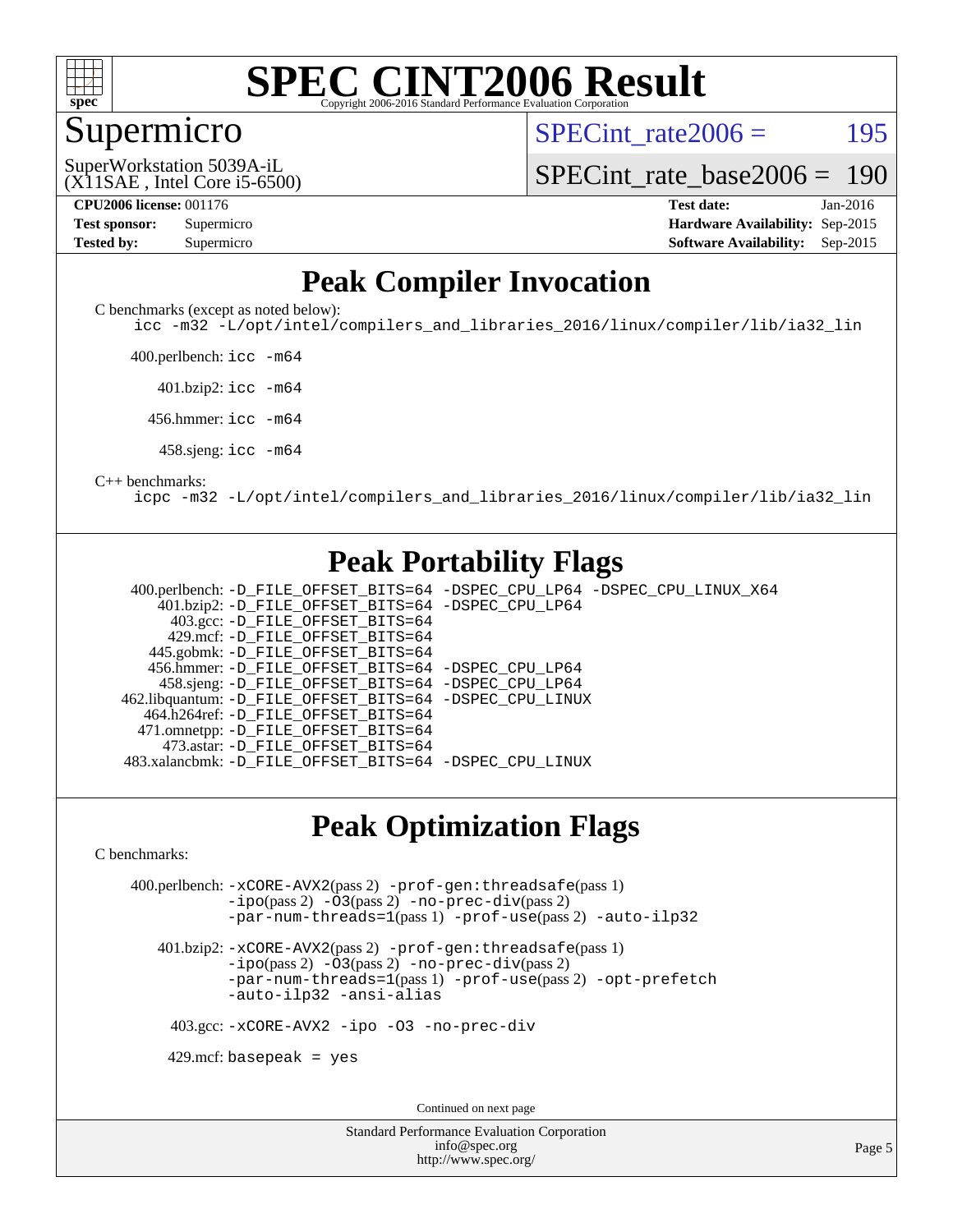

# Supermicro

SPECint rate $2006 = 195$ 

(X11SAE , Intel Core i5-6500) SuperWorkstation 5039A-iL

[SPECint\\_rate\\_base2006 =](http://www.spec.org/auto/cpu2006/Docs/result-fields.html#SPECintratebase2006) 190

#### **[CPU2006 license:](http://www.spec.org/auto/cpu2006/Docs/result-fields.html#CPU2006license)** 001176 **[Test date:](http://www.spec.org/auto/cpu2006/Docs/result-fields.html#Testdate)** Jan-2016

| <b>Test sponsor:</b> | Supermicro |
|----------------------|------------|
| <b>Tested by:</b>    | Supermicro |

**[Hardware Availability:](http://www.spec.org/auto/cpu2006/Docs/result-fields.html#HardwareAvailability)** Sep-2015 **[Software Availability:](http://www.spec.org/auto/cpu2006/Docs/result-fields.html#SoftwareAvailability)** Sep-2015

## **[Peak Optimization Flags \(Continued\)](http://www.spec.org/auto/cpu2006/Docs/result-fields.html#PeakOptimizationFlags)**

```
 445.gobmk: -xCORE-AVX2(pass 2) -prof-gen:threadsafe(pass 1)
                -prof-use(pass 2) -par-num-threads=1(pass 1) -ansi-alias
                -opt-mem-layout-trans=3
       456.hmmer: -xCORE-AVX2 -ipo -O3 -no-prec-div -unroll2 -auto-ilp32
        458.sjeng: -xCORE-AVX2(pass 2) -prof-gen:threadsafe(pass 1)
                -i\text{po}(pass 2) -\overline{O}3(pass 2)-no-prec-div(pass 2)
                -par-num-threads=1-prof-use-unroll4
                -auto-ilp32
    462.libquantum: basepeak = yes
      464.h264ref: -xCORE-AVX2(pass 2) -prof-gen:threadsafe(pass 1)
                -ipo(pass 2) -O3(pass 2) -no-prec-div(pass 2)
               -par-num-threads=1(pass 1) -prof-use(pass 2) -unroll2
                -ansi-alias
C++ benchmarks: 
      471.omnetpp: -xCORE-AVX2(pass 2) -prof-gen:threadsafe(pass 1)
               -no-prec-div(pass 2)-par-num-threads=1(pass 1) -prof-use(pass 2) -ansi-alias
                -opt-ra-region-strategy=block -Wl,-z,muldefs
                -L/sh -lsmartheap
         473.astar: basepeak = yes
    483.xalancbmk: basepeak = yes
```
## **[Peak Other Flags](http://www.spec.org/auto/cpu2006/Docs/result-fields.html#PeakOtherFlags)**

[C benchmarks](http://www.spec.org/auto/cpu2006/Docs/result-fields.html#Cbenchmarks):

403.gcc: [-Dalloca=\\_alloca](http://www.spec.org/cpu2006/results/res2016q1/cpu2006-20160125-38791.flags.html#b403.gcc_peakEXTRA_CFLAGS_Dalloca_be3056838c12de2578596ca5467af7f3)

The flags files that were used to format this result can be browsed at <http://www.spec.org/cpu2006/flags/Intel-ic16.0-official-linux64.html> <http://www.spec.org/cpu2006/flags/Supermicro-Platform-Settings-V1.2-revH.html>

You can also download the XML flags sources by saving the following links: <http://www.spec.org/cpu2006/flags/Intel-ic16.0-official-linux64.xml> <http://www.spec.org/cpu2006/flags/Supermicro-Platform-Settings-V1.2-revH.xml>